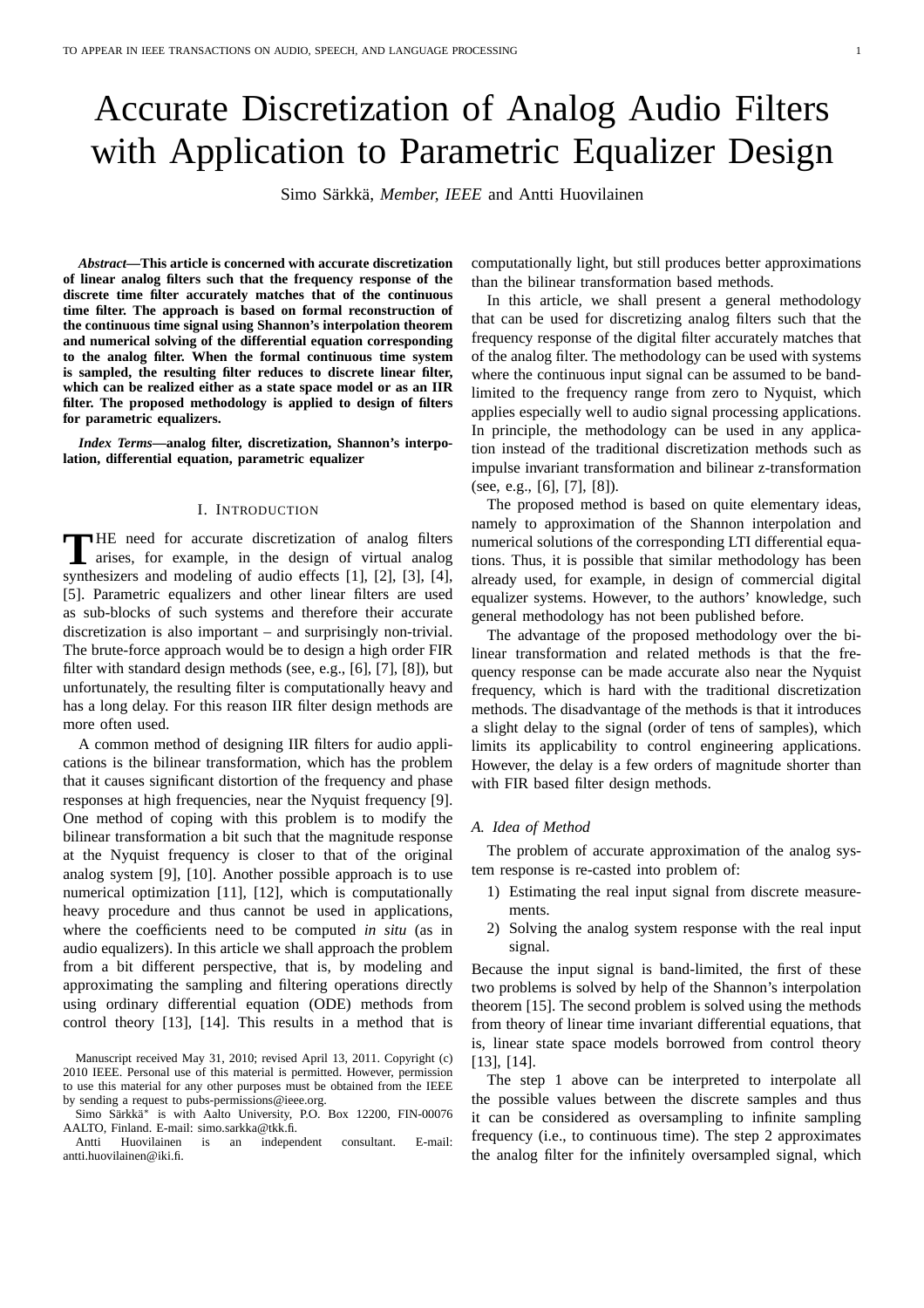as a continuous-time operation means solving the differential equation corresponding to the analog filter.



Fig. 1. The idea of the approach is to first reconstruct the continuous time signal using Shannon's interpolation theorem, then formally apply the filter to the continuous-time signal and finally sample the output.

As shown in Figure 1 the proposed approach can be interpreted such that the sampled input signal is first converted into continuous-time signal. Of course, the continuous time signal cannot be realized in a computer, but we can compute the parameters of the formula that would reproduce the signal accurately. This continuous-time signal is then fed into the continuous-time filter. The continuous-time filtering operation can be mathematically represented as solving a certain linear time invariant differential equation (or state space model). The exact response of the continuous-time filter can be now computed by formally solving the differential equation with the input reconstruction formula as the input function. By sampling the differential equation solution we get the same result as if really did the filtering in continuous time and sampled the continuous-time system response at discrete times.

As a practical application of the methodology we shall show how the methods can be used for designing a discrete parametric equalizer, whose magnitude and phase responses match the analog counterparts accurately.

#### *B. Discretization of Analog Audio Equalizers*

The design of digital time domain parametric audio equalizers is often based on discretizing an analog parametric equalizer, which is composed of chain of peaking and shelving filters [8]. Although, in principle, we could skip the analog domain design altogether and design discrete equalizer directly, for historical reasons and due to the superior audio quality of analog designs, this approach is still commonly used. In this article, we shall present a numerical approach that can be used for constructing accurate, but computationally light discrete approximations to these analog equalizers.

The discretization of the analog peaking and shelving filters is typically done using some of the well known  $s$  to  $z$ domain mapping based discretization methods, which are well documented in various books on digital signal processing (see, e.g., [6], [7], [8]). Due to its simplicity the bilinear transformation still seems to be a common choice nowadays.

All of the standard discretizations have their own weaknesses. For example, the problem in bilinear transformation is that it maps the whole analog frequency range  $[0, \infty)$  onto discrete frequencies from 0 to Nyquist  $[0, f_s/2)$ , where  $f_s$ is the sampling frequency. The disadvantage of this is that due to the non-linear mapping of frequencies, only part of the frequency responses of analog and digital filters can be made to match. In particular, the behavior near the Nyquist frequency is problematic in digital equalizers.

Orfanidis [9] has suggested an improvement to the bilinear transformation based filters, where the gain of the discrete filter is matched to the gain of the analog filter at Nyquist frequency. This results in different behavior near the Nyquist frequency, because normally the gain of bilinear transformation based filter is zero at Nyquist frequency. However, the disadvantage of Orfanidis' discretization is that it only attempts to approximate the magnitude response at certain prescribed points and thus the behavior outside these points can still be anything. Also the phase response of the filter is not accurately matched to the analog filter.

The common way to discretize systems in control theory [13], [14] is to approximate the input using, for example, zeroth order hold (ZOH) or first order hold (FOH). These can result in quite good approximations of the analog filter, but because nor the piecewise constant or piecewise linear approximation works well with high frequencies, they are problematic near the Nyquist frequency. For this reason, in this article we shall apply Shannon's interpolation theorem to input reconstruction, which even in approximate setting results in much better approximations to the analog filter at high frequencies.

Yet another way to design filters would be to design a FIR filter with a desired frequency response using the well known methods such as window method (see, e.g., [6], [7], [8]). The difficulty with FIR filters is that in order to get the response at low frequencies right, we would need extensively long filters. This would result in couple of orders of magnitude more computations per sample when compared to the IIR designs presented here.

#### *C. Analog Equalizer Filter Prototypes*

The equalizers analyzed in this article will be based on the following common filter prototypes. Each of the filters can be written either as non-proper transfer functions or as a sum of constant and a proper transfer function

• *Peaking* filter can be used for amplifying or attenuating certain narrow frequency band. In audio terms, it can be used for modifying the loudness of certain middle range of frequencies. The Laplace domain transfer function can be written as

$$
G_P(s) = \frac{s^2 + (K\omega_0/Q)s + \omega_0^2}{s^2 + \omega_0/Q/Ks + \omega_0^2}
$$
  
=  $1 + \frac{([K - 1/K]\omega_0/Q)s}{s^2 + (\omega_0/Q/K)s + \omega_0^2}$ . (1)

• *Low shelf* filter can be used for amplifying/attenuating the frequencies below certain frequency value, that is, modifying the loudness of bass in audio signal. The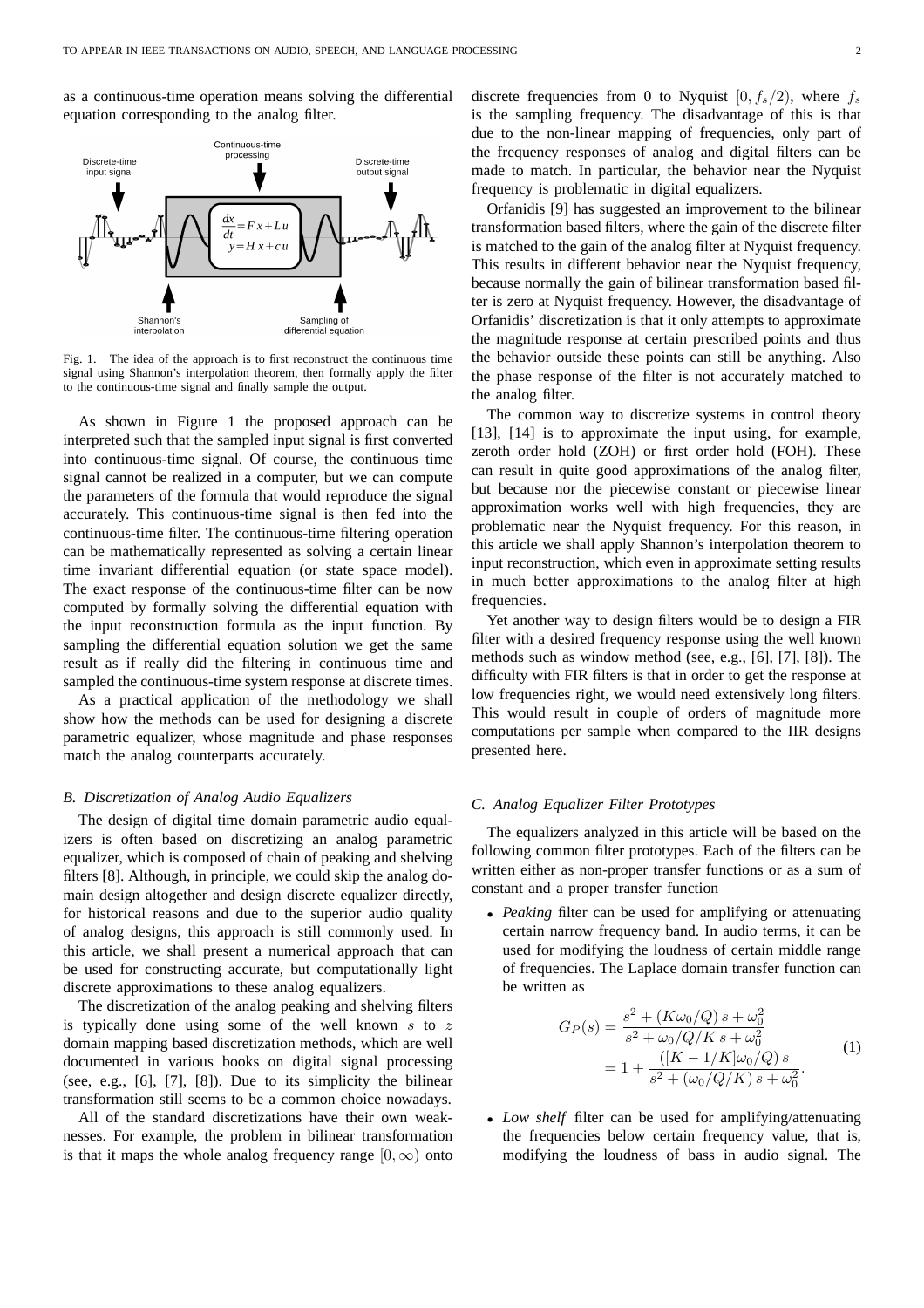

Fig. 2. Example of peaking filter responses with center frequency 500Hz and  $Q = 1$ .

transfer function can be written as:

$$
G_{L}(s) = \frac{s^{2} + (\sqrt{K}\omega_{0}/Q)s + K\omega_{0}^{2}}{s^{2} + (\omega_{0}/\sqrt{K}/Q)s + \omega_{0}^{2}/K}
$$
  
=  $1 + \frac{([\sqrt{K} - 1/\sqrt{K}]\omega_{0}/Q)s + (K - 1/K)\omega_{0}^{2}}{s^{2} + (\omega_{0}/\sqrt{(K)}/Q)s + \omega_{0}^{2}/K}$  (2)



Fig. 3. Example of low shelf filter responses with center frequency 100Hz and  $Q = 1$ .

• *High shelf* filter can be used for amplifying/attenuating the frequencies above certain frequency value, that is, modifying the loudness of treble in audio signal. The transfer function can be written as:

$$
G_H(s) = \frac{K^2 s^2 + \sqrt{K}\omega_0/Q s + K \omega_0^2}{s^2 + \sqrt{K}\omega_0/Q s + K \omega_0^2}
$$
  
=  $K^2 + \frac{([\sqrt{K} - K^2 \sqrt{K}]\omega_0/Q s + (K - K^3)\omega_0^2}{s^2 + \sqrt{K}\omega_0/Q s + K \omega_0^2}$ . (3)

In all of the above filters the positive constants K, Q and  $\omega_0$ have been defined as follows:



Fig. 4. Example of high shelf filter responses with center frequency 5000Hz and  $Q = 1$ .

•  $K$  defines the gain of the filter at the amplified/attenuated band such that if  $g_{db}$  is the gain in decibels, we have

$$
K = 10^{g_{db}/40}.\t(4)
$$

- $Q$  defines the quality or the steepness of the transition from neutral to amplified/attenuated band.
- $\omega_0$  is the active angular velocity, that is, the position of the peak in peaking filter and the position of the transition in low and high shelf filters. The angular velocity is related to the corresponding frequency  $f_0$  in the following simple manner:

$$
\omega_0 = 2\pi f_0. \tag{5}
$$

# II. MAIN RESULTS

#### *A. State Space Discretization of Analog Filter*

The Laplace domain transfer function of a generic analog filter can be written in the following form:

$$
G(s) = c + \frac{b_1 s^{m-1} + \dots + b_{m-1} s + b_m}{s^m + a_1 s^{m-1} + \dots + a_{m-1} s + a_m}, \quad (6)
$$

where  $c, a_1 \ldots a_m, b_1 \ldots b_m$  are some known constants. The transfer function consists of two parts: first one is a feedthrough part, which simply multiplies the input signal with constant  $c$  and the second part is a proper transfer function and thus realizable as a state space model. The state space model can be realized, for example, utilizing the observer canonical form [14], which results in the following:

$$
\frac{d\mathbf{x}(t)}{dt} = \begin{pmatrix} -a_1 & 1 & & & \\ -a_2 & 1 & & & \\ \vdots & & \ddots & & \\ -a_{m-1} & 0 & 0 & \cdots & 0 \end{pmatrix} \mathbf{x}(t) + \begin{pmatrix} b_1 \\ b_2 \\ \vdots \\ b_{m-1} \\ b_m \end{pmatrix} u(t)
$$

$$
y(t) = \underbrace{(1 \ 0 \ \cdots \ 0)}_{H} \mathbf{x}(t) + cu(t).
$$
(7)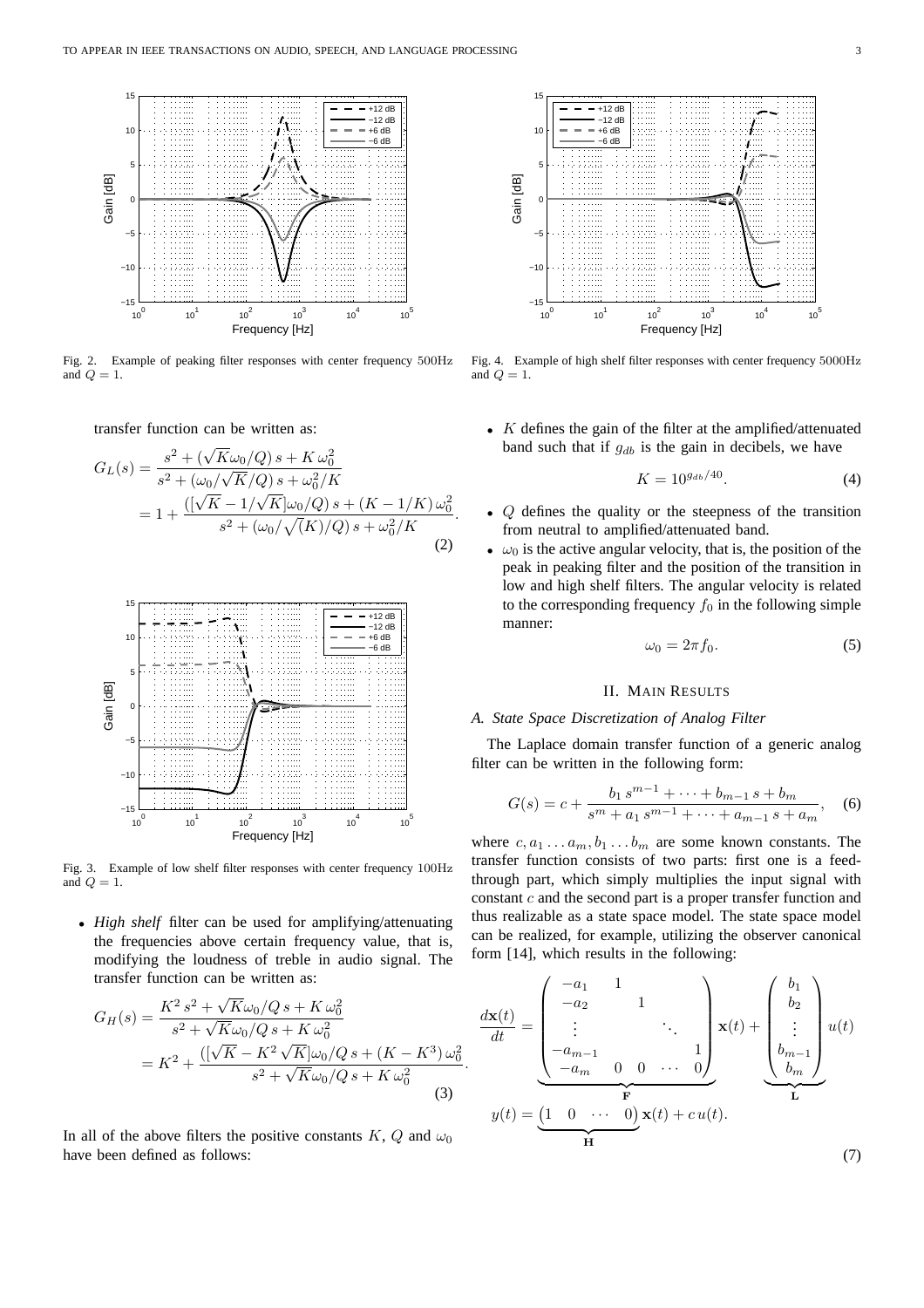With given initial state  $x(0)$  the explicit solution to the differential equation of the state can be now written as

$$
\mathbf{x}(t) = e^{t\mathbf{F}} \mathbf{x}(0) + \int_0^t e^{(t-s)\mathbf{F}} \mathbf{L} u(t) ds,
$$
 (8)

where  $e^{t\mathbf{F}}$  is the matrix exponential of  $t\mathbf{F}$ , defined as

$$
e^{t\mathbf{F}} = \mathbf{I} + t\mathbf{F} + \frac{1}{2!}t^2\mathbf{F}^2 + \frac{1}{3!}t^3\mathbf{F}^3 + \dots
$$
 (9)

The output of the system is then  $y(t) = x_1(t) + c u(t)$ .

In discrete time filtering, we are only interested in the values of state and output on discrete instants of time  $t_0, t_1, t_2, \ldots$ where  $\Delta t = t_k - t_{k-1}$  is the sampling period. In that case it is useful to write the solution in the following recursive form:

$$
\mathbf{x}_{k} = e^{\Delta t} \mathbf{F} \mathbf{x}_{k-1} + \int_{0}^{\Delta t} e^{(\Delta t - s) \mathbf{F}} \mathbf{L} u(t_{k-1} + s) ds
$$
 (10)  

$$
y_{k} = \mathbf{H} \mathbf{x}_{k} + c u_{k},
$$

where  $\mathbf{x}_k = \mathbf{x}(t_k)$ ,  $y_k = y(t_k)$  and  $u_k = u(t_k)$ . With these equations, given the previous state value  $x_{k-1}$  we can *exactly* compute the next state value  $x_k$  and thus also exactly reconstruct outputs at the discrete time instants. However, in order to do this, we will need to know the input values also between the discrete time instants, but we shall return to this issue in the next section. Note that with the recursive definition (10) we no longer need to assume the existence of certain start time and initial condition  $x(0)$ , but instead, we can freely choose the time step indexing as  $k = -\infty, \ldots, \infty$ . This shall be assumed from now on.

The matrix exponential  $e^{\Delta t}$ <sup>F</sup> can be easily computed using various methods such as with various numerical software or analytically, for example, using the Taylor series expansion, Laplace transform or Cayley-Hamilton theorem [13].

#### *B. Input Reconstruction by Shannon's Interpolation*

In the previous section we derived the Equations (10), which can be used for solving the response of the analog system exactly. However, in order to compute the integral in the state equation, we should know the input signal also between the sample points. One way to proceed would be to approximate the input as piecewise constant or piecewise linear signal, which would result in ZOH or FOH discretizations [13]. However, this would only result in approximately correct discretization and there is no guarantee that naive increasing of approximation order would converge to the perfect reconstruction.

Fortunately, because the input signal is band-limited below the Nyquist frequency, it indeed is possible to reconstruct the original signal from its samples. This exact interpolation function is given by the *Shannon interpolation theorem* [15], which tells that a band-limited signal can be *exactly* reconstructed from its samples by the following sinc-interpolation formula:

$$
u(t) = \sum_{j=-\infty}^{\infty} u_j \operatorname{sinc}\left(\frac{t - t_j}{\Delta t}\right),\tag{11}
$$

where  $\operatorname{sinc}(t) = \sin(\pi t)/(\pi t)$ .

In practice, we need to truncate the series and analogously to the finite sampling rate case this will cause Gibbs phenomenon in spectral domain. In order to get rid of it, we need to apply a window function to the series. With window function  $w_n(t)$ and  $2n + 1$  terms in the series around step  $k - 1$  results is:

$$
u(t) = \sum_{j=-n}^{n} u_{k-j-1} \operatorname{sinc}\left(\frac{t - t_{k-j-1}}{\Delta t}\right) w_n(t - t_{k-j-1}).
$$
\n(12)

A suitable window, which is utilized here is the Hamming window [16]:

$$
w_n(t) = \begin{cases} 0.54 + 0.46 \cos\left(\frac{\pi t}{n \Delta t}\right) & \text{for } |t| \le n \Delta t \\ 0 & \text{otherwise.} \end{cases} \tag{13}
$$

Thus the formula for the integral in Equations (10) is then given as

$$
\int_0^{\Delta t} e^{(\Delta t - s) \mathbf{F}} \mathbf{L} \, u(t_{k-1} + s) \, ds = \sum_{j=-n}^n \mathbf{B}_j \, u_{k-j-1}, \tag{14}
$$

where

$$
\mathbf{B}_{j} = \int_{0}^{\Delta t} e^{(\Delta t - s) \mathbf{F}} \mathbf{L} \operatorname{sinc}\left(\frac{s + j \Delta t}{\Delta t}\right) \times \left[0.54 + 0.46 \cos\left(\frac{\pi \left[s + j \Delta t\right]}{n \Delta t}\right)\right] ds.
$$
 (15)

These coefficients can be easily evaluated by using some suitable numerical integration scheme. In this article we shall use simple Simpson's rule, but more efficient methods could be developed by, for example, using the sinc part of the integral as the weight in Gaussian quadrature. In some cases the integral could even be evaluated in closed form or reduced to expression consisting of some standard special functions, which are easy to approximate numerically.

#### *C. Implementing the Filter in State Space or IIR Form*

Once the coefficients (15) have been computed, the system (10) can be implemented by delaying the output by  $n \Delta t$  time units. The discretized model (10) reduces to form

$$
\mathbf{x}_{k} = \mathbf{A}\mathbf{x}_{k-1} + \sum_{j=0}^{2n} \mathbf{B}_{j-n} u_{k-j-1}
$$
  

$$
y_{k} = \mathbf{H}\mathbf{x}_{k} + c u_{k-n},
$$
 (16)

where  $\mathbf{A} = e^{\Delta t} \mathbf{F}$ . This model can be implemented by using a simple delay line for the inputs. The corresponding  $z$ transform domain IIR filter can be derived by taking the ztransform of the equations:

$$
\mathbf{X}(z^{-1}) = z^{-1}\mathbf{A}\mathbf{X}(z^{-1}) + \sum_{j=0}^{2n} \mathbf{B}_{j-n} z^{-j-1} U(z^{-1})
$$
  
\n
$$
Y(z^{-1}) = \mathbf{H}\mathbf{X}(z^{-1}) + cz^{-n}U(z^{-1}).
$$
\n(17)

Solving for  $Y(z^{-1})$  gives equation of the form  $Y(z^{-1}) =$  $G(z^{-1})U(z^{-1})$ , where the transfer function is

$$
G(z^{-1}) = \mathbf{H} (\mathbf{I} - z^{-1} \mathbf{A})^{-1} \left[ \sum_{j=0}^{2n} \mathbf{B}_{j-n} z^{-j-1} \right] + cz^{-n},
$$
\n(18)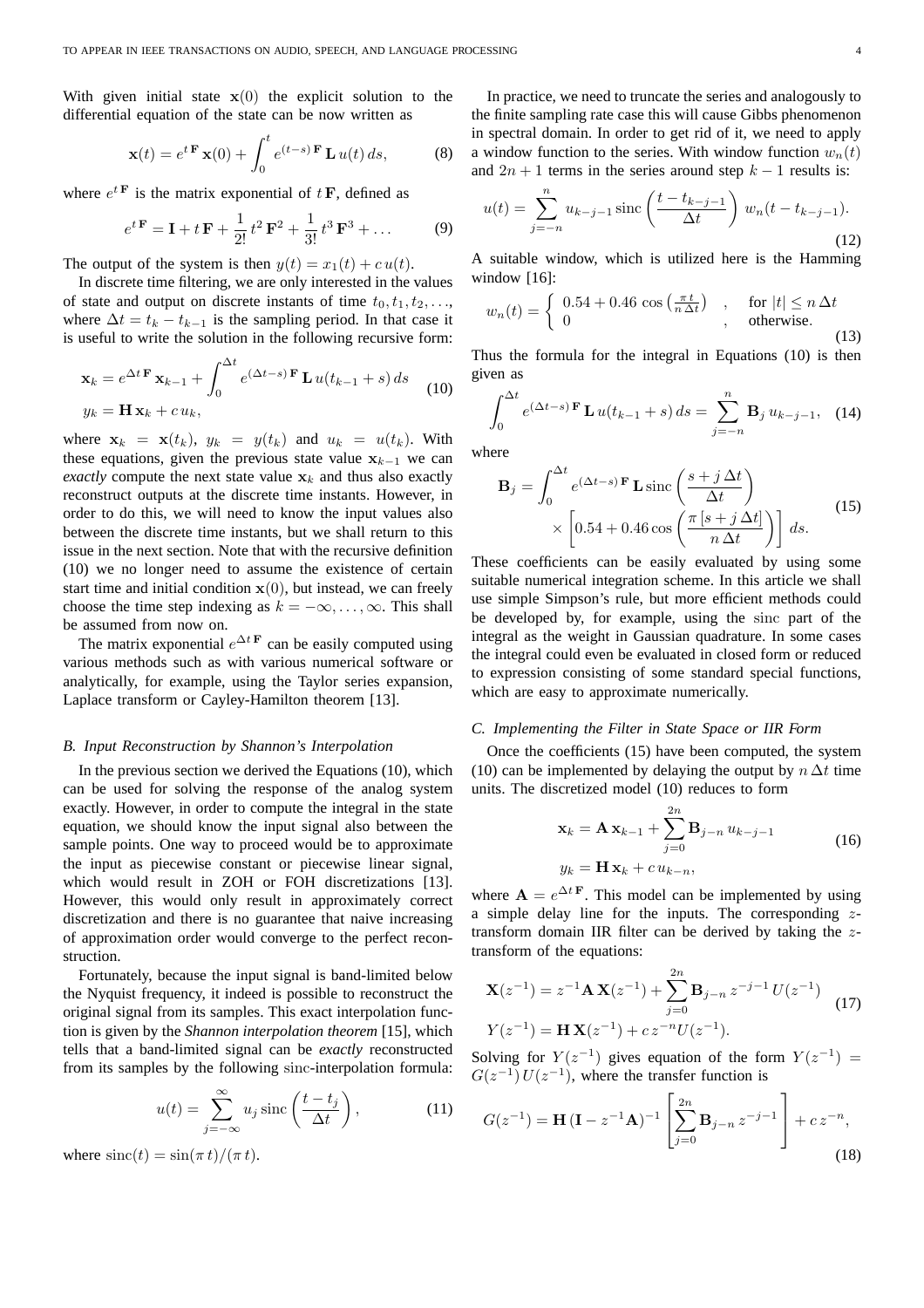which is a IIR filter with numerator order  $2n+m$  and denominator order  $m$ . The numerator order is the given because the adjoint of the matrix  $(I - z^{-1}A)$  is of order  $m - 1$  in  $z^{-1}$ and the highest order in the sum is  $2n + 1$ . The denominator of the filter is the determinant of the matrix  $\mathbf{I} - z^{-1}\mathbf{A}$ , which is of the order m in  $z^{-1}$ . Note that the transfer function is purely causal such that the output at time step  $k$  only depends on inputs on time steps  $k - 1$  and before. If there is no need for such single-sample computation delay, the input can be delayed  $n - 1$  samples instead of n, which would drop the numerator order to  $2n + m - 1$ .

# III. APPLICATION TO PARAMETRIC EQUALIZER DESIGN

#### *A. Discretization of Peaking and Shelving Filters*

The peaking, low shelf and high shelf filters in Section I-C can be written in the following common form:

$$
G(s) = c + \frac{b_1 \omega_0 s + b_2 \omega_0^2}{s^2 + a_1 \omega_0 s + a_2 \omega_0^2},
$$
(19)

where  $a_1$ ,  $a_2$ ,  $b_1$ ,  $b_2$ , and c are simple functions of K and Q given in Section I-C. The transfer function can be realized, for example, as the state space model:

$$
\frac{d\mathbf{x}(t)}{dt} = \underbrace{\begin{pmatrix} -a_1 \omega_0 & \omega_0 \\ -a_2 \omega_0 & 0 \end{pmatrix}}_{\mathbf{F}} \mathbf{x}(t) + \underbrace{\begin{pmatrix} b_1 \omega_0 \\ b_2 \omega_0 \end{pmatrix}}_{\mathbf{L}} u(t)
$$
\n
$$
y(t) = \underbrace{\begin{pmatrix} 1 & 0 \end{pmatrix}}_{\mathbf{H}} \mathbf{x}(t) + c u(t),
$$
\n(20)

where  $\mathbf{x}(t) = (x_1(t), x_2(t))$  is the state,  $y(t)$  is the output and  $u(t)$  is the input. Note that this is not exactly the observable canonical form, because we have rescaled  $x_2$  to make the feedback matrix more well behaved.

In this case the matrix exponential  $e^{\Delta t}$  **F** can be evaluated explicitly. If the quality parameter  $Q > 1/2$ , we have

$$
\mathbf{A} = e^{\Delta t}\mathbf{F} = \begin{pmatrix} A_{11} & A_{12} \\ A_{21} & A_{22} \end{pmatrix}
$$
 (21)

where

$$
d = \sqrt{|4a_2 - a_1^2|}
$$
  
\n
$$
A_{11} = e^{-a_1 \omega_0 \Delta t/2} \cos(d\omega_0 \Delta t/2)
$$
  
\n
$$
- (a_1/d)e^{-a_1 \omega_0 \Delta t/2} \sin(d\omega_0 \Delta t/2)
$$
  
\n
$$
A_{12} = (2/d) e^{-a_1 \omega_0 \Delta t/2} \sin(d\omega_0 \Delta t/2)
$$
  
\n
$$
A_{21} = -(2a_2/d) e^{-a_1 \omega_0 \Delta t/2} \sin(d\omega_0 \Delta t/2)
$$
  
\n
$$
A_{22} = e^{-a_1 \omega_0 \Delta t/2} \cos(d\omega_0 \Delta t/2)
$$
  
\n
$$
+ (a_1/d)e^{-a_1 \omega_0 \Delta t/2} \sin(d\omega_0 \Delta t/2)
$$

If  $Q < 1/2$ , then the result is the same except that all sin and cos functions are changed to sinh and cosh, respectively.

The expression for coefficients  $B_i$  in Equation (15) is now an integral, where the integrand consists of sinc functions, sines, cosines and exponential functions and thus is easy to evaluate numerically. The transfer function in Equation (18) now corresponds to an IIR with numerator order  $2n + 2$  and denominator order 2 in  $z^{-1}$ .

## *B. Cascading in Continuous vs. Discrete Time*

We can now design equalizer by deriving a low shelf, a high self and a couple of peaking filters by using the procedure described in the previous section. The equalizer output will then be the result of applying each of the filters in cascade. The delay of the whole system will be the number of sections, say  $p$ , times the input reconstruction order  $n$  and thus the total delay will be  $pn$ . Each of the sections will then be an IIR filter with numerator order  $2n+2$  and denominator order 2 and thus the total computational complexity (number of additions and multiplications) will be roughly  $2np + 4p$ .

Alternative way is to cascade the filters in continuous time by forming a  $2p$  order state space model consisting of all the filters. The discretized model will then be an IIR filter with numerator order  $2n + 2p$  and denominator order  $2p$ . This will lead to computational complexity of roughly  $2n + 4p$ , which is always less or equal to the computational complexity of cascading in discrete time. The total delay of the sections will also be only n.

Thus in final computational complexity point of view it would be preferable to cascade the filters in continuous time and discretize only once. However, the disadvantage of this approach is that the computation of the discrete filter coefficients is much harder with the 2p order state space model than with  $p$  models of order 2. And these coefficients need to be re-evaluated always when the parameters of the equalizer change, that is, when the knobs of the equalizer are turned. For this reason, here we have chosen to use  $p$  discretized second order filters instead of a single 2p order discretized filter.

## *C. Numerical Comparison of Equalizer Designs*

Figure 5 shows the magnitude and phase responses of different designs for the following peaking filter type of equalizer, which was also used as an example in Orfanidis' article [9]:

- The sampling frequency is  $f_s = 44100$  Hz.
- The peak frequency is  $f_0 = 11025$  Hz, which in normalized scale corresponds to  $\omega_0 = 0.5\pi$  rads/sample.
- The bandwidth in normalized scale is  $\Delta \omega = 0.2\pi$ rads/sample, which corresponds to  $Q = 2.5$ .
- The peak gain is 12 dB (boost).

Figure 6 shows the responses of the filter designs, which approximate an equalizer with the same specifications as above, but the peak gain is  $-12$  dB (cut). The following designs are shown in Figures 5 and 6:

- *Bilinear* is a conventional bilinear transformation based design (see, e.g., [9]).
- *Orfanidis* is the Nyquist matched design proposed in [9].
- *New (10)* is the design proposed in this article with input reconstruction order  $n = 10$ .
- *Analog* is the analog filter response.

The coefficients  $B_i$  of the new design were numerically evaluated using 10 steps of Simpson's integration rule. In the phase responses, before plotting, we have compensated the known  $n$  sample delay to get the different designs comparable.

As can be seen in the magnitude (upper) parts of Figures 5 and 6, the problem in the Bilinear design is that the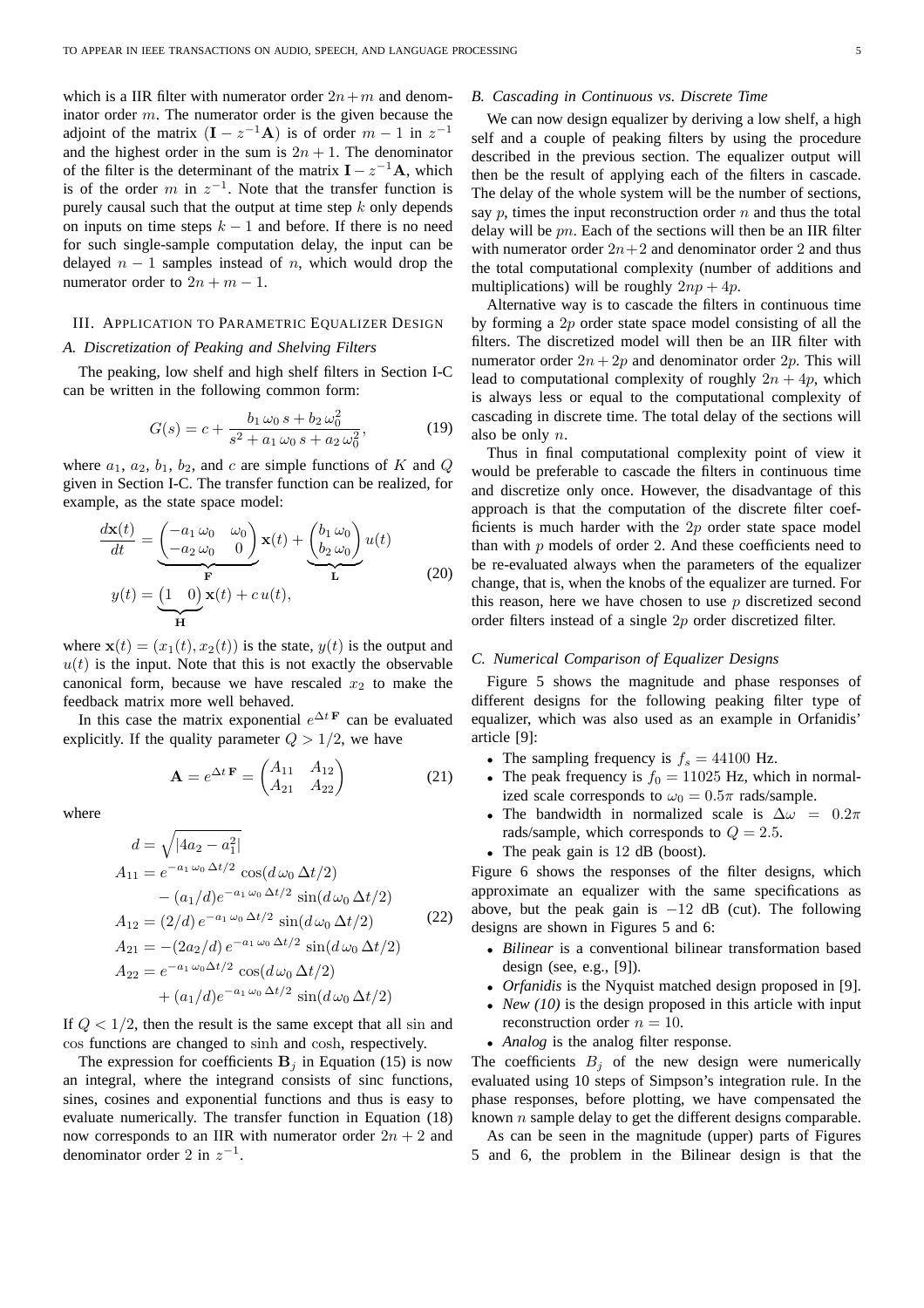

Fig. 5. Peaking equalizer designs with sampling frequency 44100 Hz, peak frequency 11025 Hz (0.5 $\pi$  rads/sample), quality factor  $Q = 2.5$  (0.2 $\pi$ rads/sample) and peak gain 12 dB (boost).

magnitude response approaches zero too rapidly near the Nyquist frequency at 22500 Hz. The Orfanidis design is better in this sense, because the gain at Nyquist frequency has been matched to the analog gain and thus it stays closer to the analog design also near the Nyquist frequency. The New (10) design stays very close to the true response up to roughly 19 kHz and then curves towards zero.

The phase (lower) parts of the Figures 5 and 6 show that the problem in Bilinear and Orfanidis designs is that starting already roughly from 13 kHz the phase responses of the filters start significantly differ from the analog filter phase response. The New (10) filter performs better in this sense, because the phase response matches the analog response up to roughly 19 kHz and then curves towards zero.

Figure 7 illustrates the effect of input reconstruction order in the proposed filter design. In the figure, New (10), New (20) and New (50) refer to the proposed designs with  $n = 10$ ,  $n = 20$  and  $n = 50$ , respectively. As can be seen in the figure, when the input reconstruction order increases, the magnitude response stays closer and closer to the analog design when the frequency approaches the Nyquist frequency. In the limit  $n \rightarrow \infty$  we would get a filter, which would approximate the magnitude and phase responses perfectly up to Nyquist frequency and then dropped to zero exactly at the Nyquist frequency.



Fig. 6. Peaking equalizer designs with sampling frequency 44100 Hz, peak frequency 11025 Hz (0.5 $\pi$  rads/sample), quality factor  $Q = 2.5$  (0.2 $\pi$ ) rads/sample) and peak gain −12 dB (cut).

TABLE I ROOT MEAN SQUARED ERRORS (RMSE) WITH RESPECT TO THE ANALOG FILTER IN MAGNITUDE AND PHASE RESPONSES OF DIFFERENT DESIGNS.

| Design<br>Method | Magn.<br>$0-20kHz$ | Magn.<br>$0-22.5$ kHz | <b>Phase</b><br>$0-20kHz$ | <b>Phase</b><br>$0-22.5$ kHz |
|------------------|--------------------|-----------------------|---------------------------|------------------------------|
| <b>Bilinear</b>  | 0.1079             | 0.1112                | 5.0587                    | 7.7662                       |
| Orfanidis        | 0.0384             | 0.0366                | 7.1368                    | 9.2182                       |
| New $(1)$        | 0.2416             | 0.2317                | 7.0878                    | 9.1820                       |
| New $(5)$        | 0.0210             | 0.0324                | 2.1909                    | 5.8966                       |
| New $(10)$       | 0.0044             | 0.0210                | 0.4554                    | 4.8430                       |
| New $(20)$       | 7.8844e-04         | 0.0152                | 0.0200                    | 4.3921                       |
| New $(50)$       | 3.5433e-04         | 0.0101                | 0.0094                    | 4.6826                       |

The Table I shows the magnitude and phase errors between the discrete approximations and analog prototypes. The root mean squared errors (RMSE) have been computed at two different ranges:  $0$  Hz  $-$  20000 Hz, which corresponds to the range that is normally considered to be the relevant band for audio applications. For completeness, we have also included errors computed from the frequency range from zero up to Nyquist frequency 22050 Hz.

As the table shows, the 1st order reconstruction has about twice the error of the bilinear transformation based method, but the 5th order input reconstruction is already on the same range of errors as Orfanidis' method. However, in the 5th order method, the phase error is much lower than that of Orfanidis' design. The 10th order input reconstruction is much better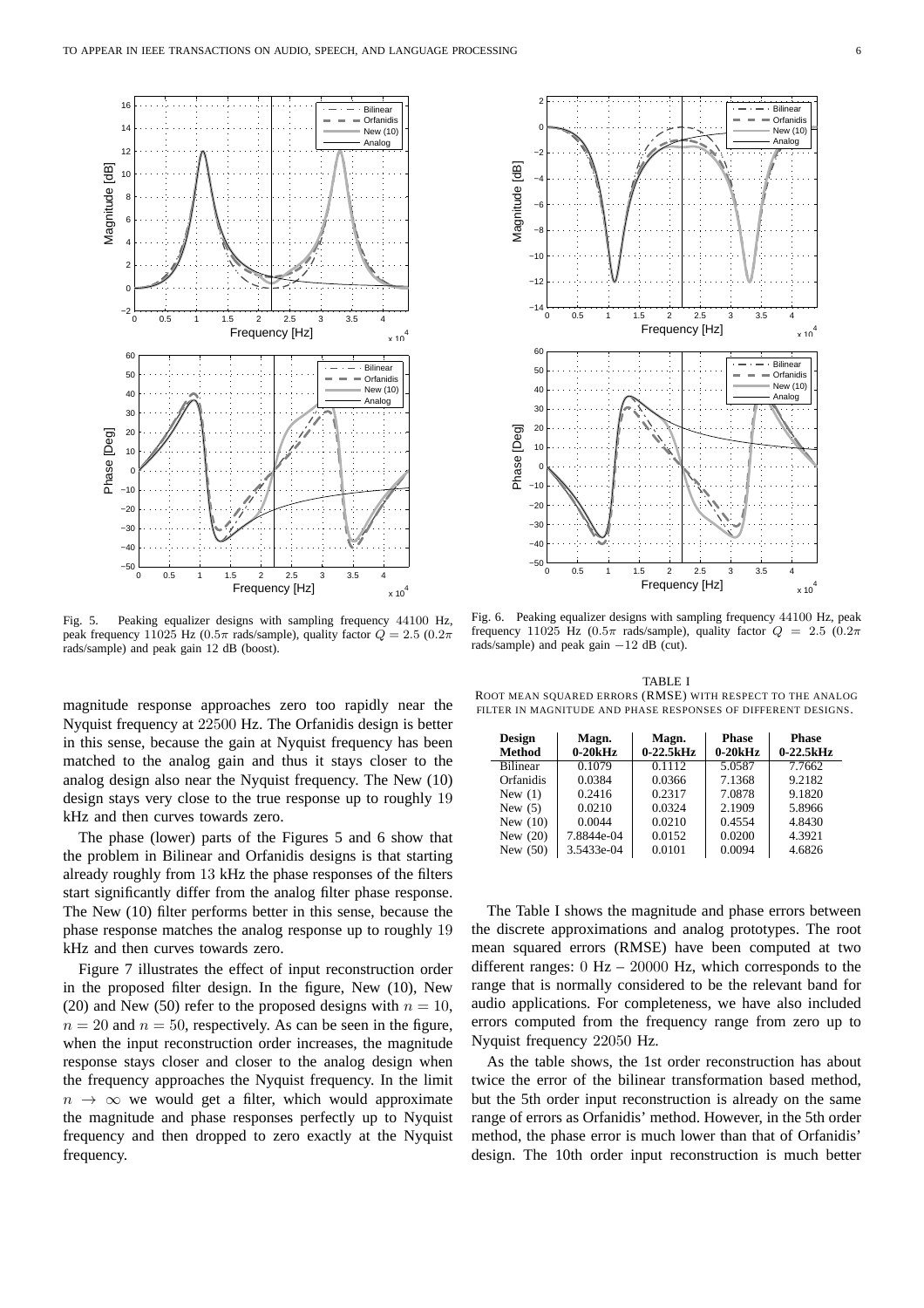

Fig. 7. Enlarged view of magnitude and phase responses of peaking equalizer designs, which illustrates the effect of input reconstruction order.

than any other method in both magnitude and phase responses. Increasing the reconstruction order lowers all the errors, expect that the phase response error, when measured from the whole range does not go down. This is because just below the Nyquist frequency there still is a small range where the phase differs from the analog prototype.

#### IV. CONCLUSION AND DISCUSSION

In this article, we have presented a general discretization method, which can be used for designing discrete versions of analog filters such that the frequency response of the digital design accurately matches that of the analog design. The approach is based on approximation of the input reconstruction with classical Shannon's interpolation theorem and numerical solving of the LTI differential equation with the reconstructed input. The resulting filter is a relatively low order IIR filter, which can be implemented in state space form or in direct IIR form. The proposed methodology has been applied to design of parametric equalizers and the frequency response of an example equalizer design has been compared to previously proposed equalizer design methods.

Although, the application example in this paper was the parametric equalizer design, the proposed methodology can be used in much wider range of applications. In audio signal processing, the proposed method can be used for converting

any linear signal processing system, which has been designed in continuous time into a discrete-time system with approximately the same frequency and phase characteristics as the original system. These kind of conversions are needed, for example, in digital re-implementations of analog audio processing systems, where an important issue is not to destroy their unique processing characteristics. In telecommunication systems [17], filters are often formulated in continuous time and the proposed method provides the means to convert them into discrete filters while preserving the frequency and phase responses more accurately than the traditional methods. The recent rapid increase in computational power of processors has made digital implementation radio frequency (RF) filters feasible and thus the present methodology could be used for conversion of such analog systems into their digital counterparts.

#### **REFERENCES**

- [1] A. Huovilainen, "Nonlinear digital implementation of the moog ladder filter," in Proceedings of the Int. Conf. on Digital Audio Effects (DAFx-*04)*, 2004.
- [2] ——, "Enhanced digital models for analog modulation effects," in *Proceedings of the 8th Int. Conf. Digital Audio Effects (DAF x-05)*, 2005, pp. 155–160.
- [3] D. T. Yeh and J. O. Smith, "Discretization of the '59 Fender Bassman tone stack," in *Proceedings of the 9th Int. Conference on Digital Audio Effects (DAFx-06)*, 2006.
- [4]  $\overline{D}$ , T. Yeh, J. S. Abel, and J. O. Smith, "Simplified, physically-informed models of distortion and overdrive guitar effects pedals," in *Proceedings of the 10th Int. Conference on Digital Audio Effects (DAFx-07)*, 2007.
- [5] V. Välimäki and A. Huovilainen, "Oscillator and filter algorithms for virtual analog synthesis," *Computer Music Journal*, vol. 30:2, pp. 19 – 31, 2006.
- [6] A. V. Oppenheim, R. W. Schafer, and J. R. Buck, *Discrete-Time Signal Processing*, 2nd ed. Prentice Hall, 1999.
- [7] E. C. Ifeachor and B. W. Jervis, *Discrete-Time Signal Processing: A Practical Approach*, 2nd ed. Prentice Hall, 2002.
- [8] S. J. Orfanidis, *Introduction to Signal Processing*. Prentice Hall, 1996. [9] ——, "Digital parametric equalizer design with prescribed Nyquistfrequency gain," *JAES*, vol. 45(6), pp. 444–455, 1997.
- [10] D. P. Berners and J. S. Abel, "Discrete-time shelf filter design for analog modeling," in *Proceedings of the 115th AES Convention*, 2003.
- [11] A. Antoniou, *Digital Signal Processing : Signals, Systems, and Filters*. McGraw-Hill, 2006.
- [12] R. Storn, "Designing nonstandard filters with differential evolution," *IEEE Signal Processing Magazine*, pp. 103 – 106, 2005.
- [13] K. J. Åström and B. Wittenmark, *Computer-Controlled Systems: Theory and Design*, 3rd ed. Prentice Hall, 1996.
- [14] T. Glad and L. Ljung, *Control Theory: Multivariable and Nonlinear Methods*. Taylor & Francis, 2000.
- [15] C. E. Shannon, "Communication in the presence of noise," *Proceedings of the IRE*, vol. 37(1), pp. 10–21, 1949.
- [16] R. W. Hamming, *Digital Filters*, 3rd ed. Dover, 1998.
- [17] A. B. Carlson, *Communication Systems: An Introduction to Signals and Noise in Electrical Communication*, 3rd ed. McGraw-Hill International Editions, 1986.